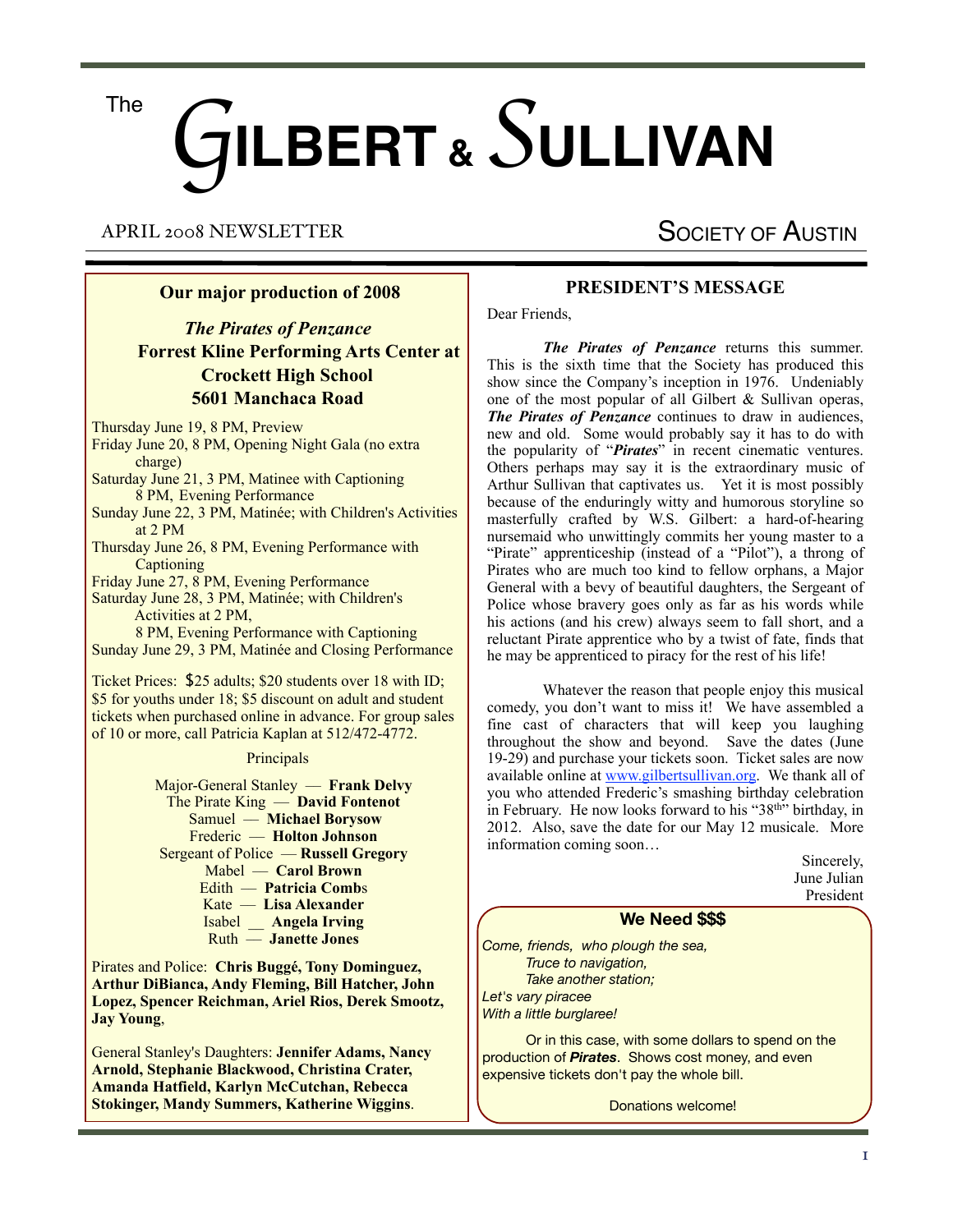# \$\$\$ Save Money! \$\$\$ Organize Groups for '*Pirates'* Now

Get 10 people from your church, business, senior center, social/service club, or even just your friends, to form a group. Individual members of the group can buy tickets to see our June production of *The Pirates of Penzance* at 20% off the advance sale price, and even more for "at the door" tickets. They (including family and friends of members) may attend either in a group at a single performance or come to a performance of their choice as individuals. Group rate tickets are valid at all performances except the final matinee on Sunday June 29.

For information about forming a group, call the Gilbert and Sullivan office at (512) 472-4772.



Russell Gregory and Rose Taylor perform at the February Musicale.

# **News of Members**

**Jeffrey Jones-Ragona**, our Music Director, reports that the '*Pirates'* cast is hard at work on the music "and they are going to be fantastic." He is pleased to have some outstanding newcomers, in addition to the well-loved stalwarts. He also reports on his own busy schedule. On April 11 and 12 he will be performing some Irish and Scottish music with the Texas Early Music Project and local Irish and Scottish fiddlers (information at 371- 0099). On April 30 he will sing the tenor solo in *Carmina Burana* at UT in the Bates Recital Hall (information at (512) 471-0806).

**Ralph MacPhail, Jr.** our Artistic and Stage Director, is directing a student production of *The Mikado* at the Virginia Commonwealth University Opera Theatre in Richmond, VA. Performances are on Saturday April 26 and Sunday April 27 at 7:30 PM. For more information search on VCU Opera Theatre.

**Glay Marie Posch** has regretfully informed us that due to family commitments she cannot take the time this year to come to Austin for performances. We will miss her cheery presence and lovely voice.

# **Frederic's Birthday**

Report by Reba Gillman

 On Friday February 29, 2008 we celebrated Frederic's leap year day birthday with fun and frolic, delightful music, excellent performers, a delicious buffet, and, of course, birthday cake. The silent auction offered some wonderful prizes and all agreed that the Chateau Bellevue, Austin Woman's Club, was a perfect place for celebrations. The warm and receptive audience almost overflowed the charming hall. Our favorite Artistic Director, Ralph MacPhail, Jr., came from his home in Virginia to serve as MC, and one of the evening's more unusual entertainments was the sample of his Magic Act performed at the start of Act II. Incongruously, I will forever more call up visions of small pieces of rope in a variety of segments, to associate with Rafe, our endless source of Gilbert & Sullivan lore.

 Jeffrey Jones-Ragona, our favorite Music Director, assisted Eva Laskaris in planning the musical program. It was a splendid mix of the loved old familiar, the expected, and the surprising other aspects of our performers' talents. Who will ever forget Diva Rose Taylor tipsily performing "Vodka," a work by George Gershwin that is probably not well known? Or Ms. Julian, capable President of the Gilbert and Sullivan Society of Austin, doing a magnificently sultry come-on in "Ain't Misbehavin'?"

 The rest of the program contained a number of familiar pieces from *The Pirates of Penzance*, and one song each from *Ruddigore* and *The Mikado* (well, how could we have Rose Taylor and Russell Gregory on the same program and not do "There is beauty in the bellow of the blast?"). Other songs were from *"The Music Man," "My Fair Lady," "I Love You, You're Perfect. Now Change*," "*Oklahoma*," and "*Les Miserables*," with one kiddythriller "*The Green-Eyed Dragon*," which I'm told Russell has been singing with enthusiasm for years. Singers were **Holton Johnson, Kristin Burritt, David Fontenot, Russell Gregory, Janette Jones, Jeffrey Jones-Ragona, June Julian, Eva Laskaris,** and **Rose Taylor**. The excellent accompanist was **Karl Logue**.

 Much praise and many thanks should go to the Committee in charge: Eva Laskaris, Chair; June Julian, Co-Chair; Jeffrey Jones-Ragona, Music Director; Jean Smootz, Silent Auction and Volunteers Coordinator; and David Little, Publicity and Design. Thanks also to the volunteers, Ellen Boillot, Pat Hobbs, Patricia Kaplan, Nanci Jay, Nancy McQueen, Ed Smootz, Libby Weed, Frank Wicker, Teri Wilson, and Dave Wieckowski. We couldn't do it without you!

### **WAND'RING MINSTREL NEWS**

 The Wand'ring Minstrels will be touring this Spring with the "Pirates in the Schools" program. This educational show will be a mini production of *The Pirates of Penzance*. Students will have the opportunity to be part of the cast as the Major General's daughters, policemen, or even pirates! In addition, the Wand'ring Minstrels will continue to offer customized programs for special events and community outreach that encompass music from various Gilbert and Sullivan works.

 If you are interested in booking the Wand'ring Minstrels for an upcoming event or educational program, please contact **Eva**  Laskaris at (512) 350-4935, or email us at [Info@gilbertsullivan.org.](mailto:Info@gilbertsullivan.org)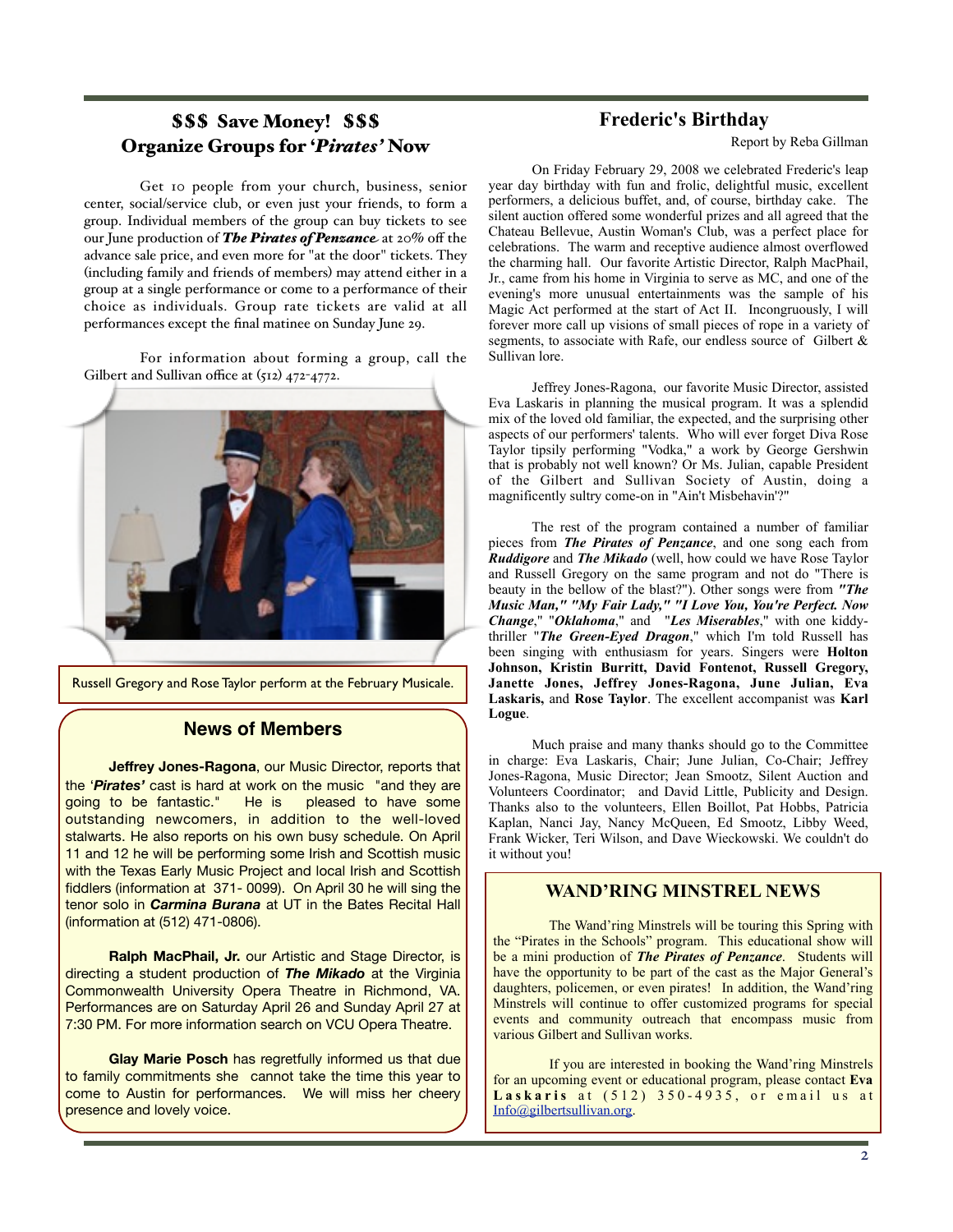

 $\frac{\text{run}}{\text{fohnson}}$ characters, but never utilized a sound himself. Surprisingly the sound of the sound himself. Surprisingly this was in the sound of the sound of the sound of the sound of the sound of the sound of the sound of the sound of Karl Logue (piano), Janette Jones, Dave Fontenot, and Holton Ms. Mary *i* Johnson perform at the Musicale on February 29 (Leap Day).  $\parallel \cdot \text{William}$ 

# **MEMBER OF THE MONTH**  $\begin{bmatrix} \text{Sullivan} \\ \text{Wegver} \end{bmatrix}$

 $\overline{\mathbf{A}}$  and  $\overline{\mathbf{A}}$  and  $\overline{\mathbf{A}}$  $\log M$ entitled and Old Adam, and Old Adam, and Michael Boryson, but not as the dashing, but not as the dashing, but <br>External Borger and Michael Borger as the data straight and Michael Borger and Michael Borger and Michael Borg  $\frac{11}{16}$ All dues-paying members are eligible to be our "Member Wedvel" of the Month." The "Member" (who is randomly selected) is<br>entitled to receive a CD of our apper The Mihade, or 2006 We are grateful to our media sponsors, **HMS Pinafore.** The Member of the Month for this month **REGISTER STAR We** are grateful to our not entitled to receive a CD of our 2005 *TheMikado*, or 2006 is:

# **William B. Hooper Ruddigorer Ruddigorer Ruddigorer RMFA 89.5**

 $\overline{C}$  $\text{Congratulations! Please call our office (472-4772) to }$ let us know where we should send your CD.

#### **Arts Division and by a grant from Book** Mandel Shepley

lead in die twee finished we finished up all singing "Hail Poetry" as is our wonder "Hail Poetry" as is our wo<br>Die twee finished up all poetry wont as in 1970 as is our wont. Hail Poetry is our wont of the singing structu March 1, 2008, in Washington D.C. at the age of 96. He was a  $\sim$  Fexas Commission on the UV of  $\sim$  Texas Commission on the up all the single values. member of our Society and, with his wife Ida, a substantial  $\left| \begin{array}{ccc} \text{TEXAS} & \text{and an award by the N} \end{array} \right|$ long-time active member Larry Shepley. We send our sympathy to Larry and his family.  $\frac{1}{2}$  and  $\frac{1}{2}$  and  $\frac{1}{2}$  is retired here can work on a work on a work on a work on a work on a work on a work on a work on a work on a work on a work on a work on a work on a work on a work on a work on a wor We learn with sorrow of the death of Jack Shepley on  $\sum_{\text{Division and by a graph f}}$ donor to last year's **Ruddigore**. He was the father of our **Figure 1** Endowment for the Arts Those present were: Lucian Chimene, Frank & Donna Delvy,

# $\overline{a}$

We wish to express our thanks to the following donors, whose generous support helped to make *Ruddigore* a resounding success!  $\blacksquare$ Stanley G. Bullard • Lucian Chimene • Candice ring donors,<br>**iddigore** a Yvonnes

resounding success:<br>Charles Antonie • Richard L. Black • Stanley G. Bullard • Barbara I Buttrey . Lucian Chimene . Candice Clark . David & Patricia **Davidson • Marion Wier DeFord • Douglas & Yvonne Vautier** *DeLay • Frank DiBianca • Jewell Ellis • Charlotte Flynn in*  **Man Flynn in** Pelay • Frank DiBianca • Jewell Ellis • Charlotte Flynn in memory of Bill Flynn • Carol Whitcraft Fredericks • Len & Reba **Gillman • David & Roslyn Gutman • Cecil Hale • William & National Property — Kathy Found & Rossylv Guillant • Cecil Figure — William & Collection**<br>
Naomi Haight • The Hallock Family, Enid, Chris & Gary • Tom & **Barbara Hamff • James A. & Mary Hitt • Dudley & Mari Houghtons and Functions and Functions and Functions and Functions and Functions and Functions and Functions and Functions and Functions and Functions and Functions an Houghton • Earl Richard Hunt • Benny & Nanci Jay • Blain &** Debbie Keith • Layton B. Keith, Jr. • Donald & Mary Lindholm • *Norman & Emilia Martin • Col. George & Nancy McQueen •*  **Mary Metz, Mary Metz, Mary • Col. George & Nancy McQueen • [88] [89] Norman & Emilia Martin • Col. George & Nancy McQueen • [89] [89] Ms. Mary Metz, MBE • Austin H. & Irene Phelps • Diana Phillips | 89] Ms. Mary Metz, MBE** *• William & Susan Reid • Ida C. Scott • Ernest & Lenoir Seelhorst • Katharine Shields • Andrée Sjoberg • Susan*  Seembrate Change of Beethorst Change Sherida Spurr . Becky Blake Stewart . Eileen Crain Sullivan • Jill Thomas • William´ R. Trutna • Mary & William |<br>Wagyar • Patrice Wodel • Michael & Libby Wood • M Wayne | *Weaver • Patrica Wedel • Michael & Libby Weed • M. Wayne*  igible to be our "Member | | Wilson • Cleve H. Tandy Foundation  $\blacksquare$  memory of Bill Flynn  $\blacksquare$  Carol Whiteraft  $\frac{1}{1}$  with his name is not stolen stage and motion state and was supported to be supported to be supported to be supported to be supported to be supported to be supported to be supported to be supported to be supporte Le on February 29 (Leap Day). Seelhorst • Katharine Shields • Andrée Sjoberg • Susan C. Scott • Ernest & Lenoir c rvonne vauuer<br>arlotte Flynn in  $\frac{dS}{dt}$  • Len & Reba  $\begin{bmatrix} 1 & 0 & 0 \\ 0 & 0 & 0 \\ 0 & 0 & 0 \\ 0 & 0 & 0 \\ 0 & 0 & 0 \\ 0 & 0 & 0 \\ 0 & 0 & 0 \\ 0 & 0 & 0 \\ 0 & 0 & 0 \\ 0 & 0 & 0 \\ 0 & 0 & 0 \\ 0 & 0 & 0 \\ 0 & 0 & 0 \\ 0 & 0 & 0 & 0 \\ 0 & 0 & 0 & 0 \\ 0 & 0 & 0 & 0 \\ 0 & 0 & 0 & 0 \\ 0 & 0 & 0 & 0 \\ 0 & 0 & 0 & 0 & 0 \\ 0 & 0 & 0 & 0 & 0 \\ 0 & 0 &$ 



But Eva stepped in to say, "This seems like a happy ending, but

*We are grateful to our media*  **be altogether trustworthy, Richard Dauntless, a delightful short version of the short version and altogether trustworthy, Richard Dauntless, a delightful short version of the short version of the short version of the shor** *KMFA 89.5*



Weed • M. Wayne Wilson



**Example 8 Sullivan Won't leave it at the Sullivan Won't Sullivan Won't Sullivan Won't Real Shepley ends come to come to supported** in part by the City of *Austin through the Cultural Arts Division and by a grant from the Texas Commission on the Arts and an award by the National Endowment for the Arts which believes that a great nation deserves great art.*

#### more flexible schedule. He reports that the two ElderHostel summer summer  $\sim$ sessions in Connecticut have been rescheduled for a less hot and human rescheduled for a less hot and human rescheduled for and human rescheduled for a less hot and human rescheduled for a less hot and human rescheduled fo Katy Fontenot, Len & Reba Gillman, Russell & Kay Gregory, Benny  $\overline{\phantom{a}}$   $\overline{\phantom{a}}$   $\overline{\phantom{a}}$   $\overline{\phantom{a}}$   $\overline{\phantom{a}}$   $\overline{\phantom{a}}$   $\overline{\phantom{a}}$   $\overline{\phantom{a}}$   $\overline{\phantom{a}}$   $\overline{\phantom{a}}$   $\overline{\phantom{a}}$   $\overline{\phantom{a}}$   $\overline{\phantom{a}}$   $\overline{\phantom{a}}$   $\overline{\phantom{a}}$   $\overline{\phantom{a}}$   $\overline{\phantom{a}}$   $\overline{\phantom{a}}$   $\overline{\$

**MEMBERSHIP FORM EXALMEDITION IT COLVE TO SERVE THE SERVE THE SERVE THE STATE OF A THE UP ASSESS** WE encourage you to join our Society. If you are a member, please check your membership renewal on the top of the mailing label. If expired or near expiration, your membership needs to be updated! To correct your address, renew your membership, or become a member, complete this form, and mail it to us with your check, payable to "GSSA", or call to join (512) 472-4772 (GSSA). and Libby Weed; and performers Lynda Oswalt, Piano; Eva Laskaris, Piano; Eva Laskaris, Piano; Eva Laskaris, Pi  $\begin{array}{ccc} \n\text{wcc} & \text{circ} & \text{circ} \\
\hline\n\text{r} & \text{c} & \text{d} \\
\end{array}$ ou to join our society. If you are a member, piease check your mer MEMDENSHIP FUNM Ciety. If you are a member, please check your membership renewal on the top of the maining label. refluences to be used; and the correct your address, refluences the property  $\frac{1}{2}$  is to us with required and property  $\frac{1}{2}$  and  $\frac{1}{2}$  is the set of  $\frac{1}{2}$  $S_{\text{SUSY}}$   $\frac{1}{2}$   $\frac{1}{2}$   $\frac{1}{2}$   $\frac{1}{2}$   $\frac{1}{2}$   $\frac{1}{2}$   $\frac{1}{2}$   $\frac{1}{2}$   $\frac{1}{2}$   $\frac{1}{2}$   $\frac{1}{2}$   $\frac{1}{2}$   $\frac{1}{2}$   $\frac{1}{2}$   $\frac{1}{2}$   $\frac{1}{2}$   $\frac{1}{2}$   $\frac{1}{2}$   $\frac{1}{2}$   $\frac{1}{2}$   $\frac{1}{2}$ Sessions in Connecticut have been rescheduled for a less hot and hu- $\sum_{\lambda}$  of become a  $\mathcal{L}$ introductory" program:  $\mathcal{L}$ 

Please check a membership category: **Name\_\_\_\_\_\_\_\_\_\_\_\_\_**<br>A fontenot, Baritone. Note: Avery good time was had by all. It is too bad that unusually slow delivery of the May Newsletter reduced the May Newsletter reduced to the May Newsletter reduced the attend

 $\div$ Individual (\$20-\$29) some people did not get their Newsletter until after the event.

very effective, and apparently involving the children in this way is

of *Ruddigore* was presented. Material was almost entirely from Act

But Eva stepped in to say, "This seems like a happy ending, but Gilbert & Sullivan won't leave it at that. To find out how it really

Eva then introduced David Fontenot to sing the Pirate King's

 $\overline{\phantom{a}}$  ,  $\overline{\phantom{a}}$  ,  $\overline{\phantom{a}}$  ,  $\overline{\phantom{a}}$  ,  $\overline{\phantom{a}}$  ,  $\overline{\phantom{a}}$  ,  $\overline{\phantom{a}}$  ,  $\overline{\phantom{a}}$  ,  $\overline{\phantom{a}}$  ,  $\overline{\phantom{a}}$  ,  $\overline{\phantom{a}}$  ,  $\overline{\phantom{a}}$  ,  $\overline{\phantom{a}}$  ,  $\overline{\phantom{a}}$  ,  $\overline{\phantom{a}}$  ,  $\overline{\phantom{a}}$ John Mast, Nancy McQueen, Gaylon Oswalt, Charles & Diane Radin, Steve & Eve Schwartzman, Larry Shepley, Andrée Sjoberg,

Congratulations! Please call our office (472-4772) to let us know

⟡Family/Group (\$30-\$49)  $\mathcal{A}$  MacPhail,  $\mathcal{A}$  and  $\mathcal{A}$  $\text{State}$  emergence  $\text{State}$ 

 $\Diamond$ Patron (\$50-\$99)

⟡Grand Duke or Duchess (\$100-\$249)  $\text{E-mail address}$   $\text{E-mail address}$  $\overline{p}$  dues-paying members are eligible to be our  $\overline{p}$ 

 $\Diamond$ Major General (\$250-\$499)  $\gamma$ Ma

⟡Pooh-Bah (\$500-\$999)  $\rightarrow$  Poo

⟡Pirate King (\$1000-\$2499)

 $\Diamond$ Savoyard (\$2500 & up)  $\alpha$  k under wave three decades, has published can be published contained critical function  $\alpha$ scores, vocal scores, and orchestrations of *Trial by Jury* and *H.M.S.* 

# Name\_\_\_\_\_\_\_\_\_\_\_\_\_\_\_\_\_\_\_\_\_\_\_\_\_\_\_\_\_\_\_\_\_\_\_\_\_\_\_\_\_\_\_\_\_\_\_\_\_\_\_

Address\_\_\_\_\_\_\_\_\_\_\_\_\_\_\_\_\_\_\_\_\_\_\_\_\_\_\_\_\_\_\_\_\_\_\_\_\_\_\_\_\_\_\_\_\_\_\_\_\_  $Address$ 

We are pleased to receive funding funding funding funding funding funding funding funding funding funding funding  $\sim$ the City of Austin under the Cultural

State\_\_\_\_\_\_\_\_\_\_\_\_\_\_\_\_\_\_\_\_\_\_\_\_\_\_\_\_\_\_\_\_\_\_\_\_\_\_\_\_\_\_\_\_\_\_\_\_\_\_\_\_ State<sub>r</sub> and May Newsletter reduced the May Newsletter reduced the attendance, because the attendance, because the attendance, because the attendance, because the attendance, because the attendance, because the attendance,

 $\mathbf{p}_{\text{home}}$  and its editorial board for the event. Matter until after the event of the event. Matter until after the event of the event.

 $\sum_{i=1}^{N}$  in  $\sum_{i=1}^{N}$  and the time called upon for a set  $\sum_{i=1}^{N}$ 

Employer\_\_\_\_\_\_\_\_\_\_\_\_\_\_\_\_\_\_\_\_\_\_\_\_\_\_\_\_\_\_\_\_\_\_\_\_\_\_\_\_\_\_\_\_\_\_\_ **Member of the Month**  $\text{empioyer}\_\_\_\_\_\_\_\_\_\_\_\_\_\_\_\_\_\_\_$ 

 $\circ$ -\$999) have in the state of  $\mathbf D$  or  $\mathbf S$  bees your company match donations?  $\Box$  in the introduction  $\mathbf S$ 

ed) is entitled to receive a CD of our 2005 *Mikado*. The Member

ooo-\$2499) <br>source descriptions, appendices, etc. to reduce the projections, which is the projection of the project of the<br>source of the project of the project of the project of the project of the project of the project of the Month Continue of the Member of the Member of the Member of the Member of the Member of the Member of the Member of the Member of the Member of the Member of the Member of the Member of the Member of the Member of the

 $\overline{\phantom{a}}$  , and the contract of the contract of the contract of the contract of the contract of the contract of the contract of the contract of the contract of the contract of the contract of the contract of the contrac

We are proud to list our members in our programs, but if you would prefer NOT to be listed in our programs, please check here:  $\rightarrow \rightarrow \rightarrow$ **Theresa Wilson**

**ElderHostel — Incarnation Center, Connecticut**

We are pleased to receive funding from the City of Austin under the Cultural Arts Division and by a grant from the Texas Commission on the Arts.

We are grateful to our media sponsors,

erous support will help make Ruddigore a resounding success! These names and those of additional donors will be recognized as  $\mathcal{O}(\mathcal{A})$ 

more flexible schedule. He reports that the two ElderHostel summer

*The Big Three*, October 7 – 12, 2007. For more information address Rafe directly through his email: RMacPhai@Bridgewater.Edu.

**Rafe to Serve on Gilbert & Sullivan Board**  Ralph MacPhail, Jr., Professor of Theatre and Communication Studies  $\equiv$  Bridgewater College, has been invited by Brothers  $\frac{1}{\sqrt{2}}$  and  $\frac{1}{\sqrt{2}}$  and  $\frac{1}{\sqrt{2}}$  and  $\frac{1}{\sqrt{2}}$  and  $\frac{1}{\sqrt{2}}$  and  $\frac{1}{\sqrt{2}}$ critical edition of the operas of Gilbert and Sullivan. According to the invitation, "Members are from time to time called upon for advice, asked to assist editors by providing copies of source material they may have in the introductions of interactions of interactions, and  $q$ source descriptions, appendices, etc. to review." The project, which has been under way for over three decades, has published critical full scores, vocal scores, and orchestrations of *Trial by Jury* and *H.M.S.* 

Now that Ralph MacPhail, Jr. is retired he can work on a